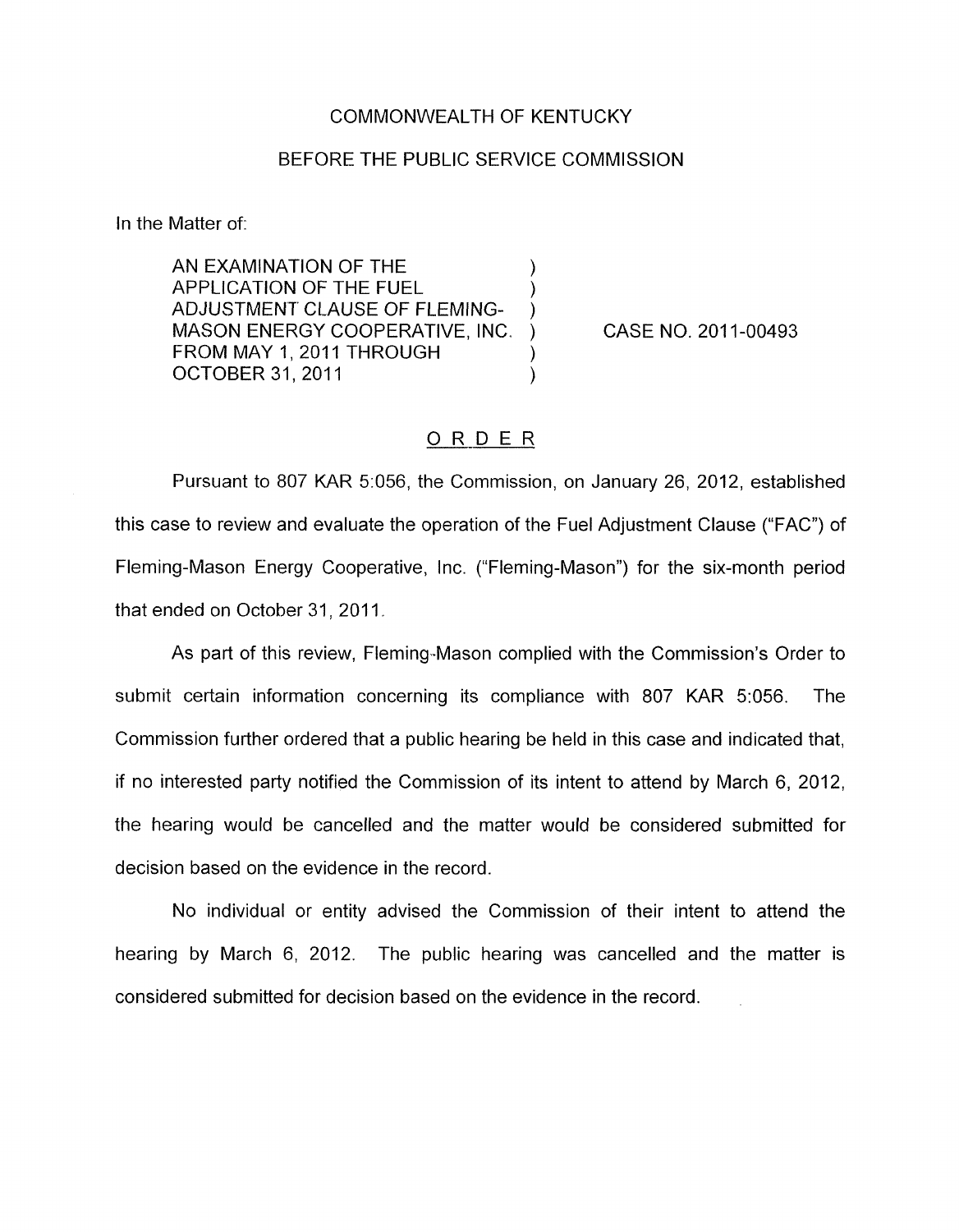The Commission, having considered the evidence in the record and being otherwise sufficiently advised, finds no evidence that Fleming-Mason has improperly calculated or applied its FAC charge.

IT IS THEREFORE ORDERED that the charges and credits applied by Fleming-Mason through the FAC for the period May 1, 2011 through October 31, 2011 are approved.

By the Commission



e Director

Case **No.** 201 1-00493